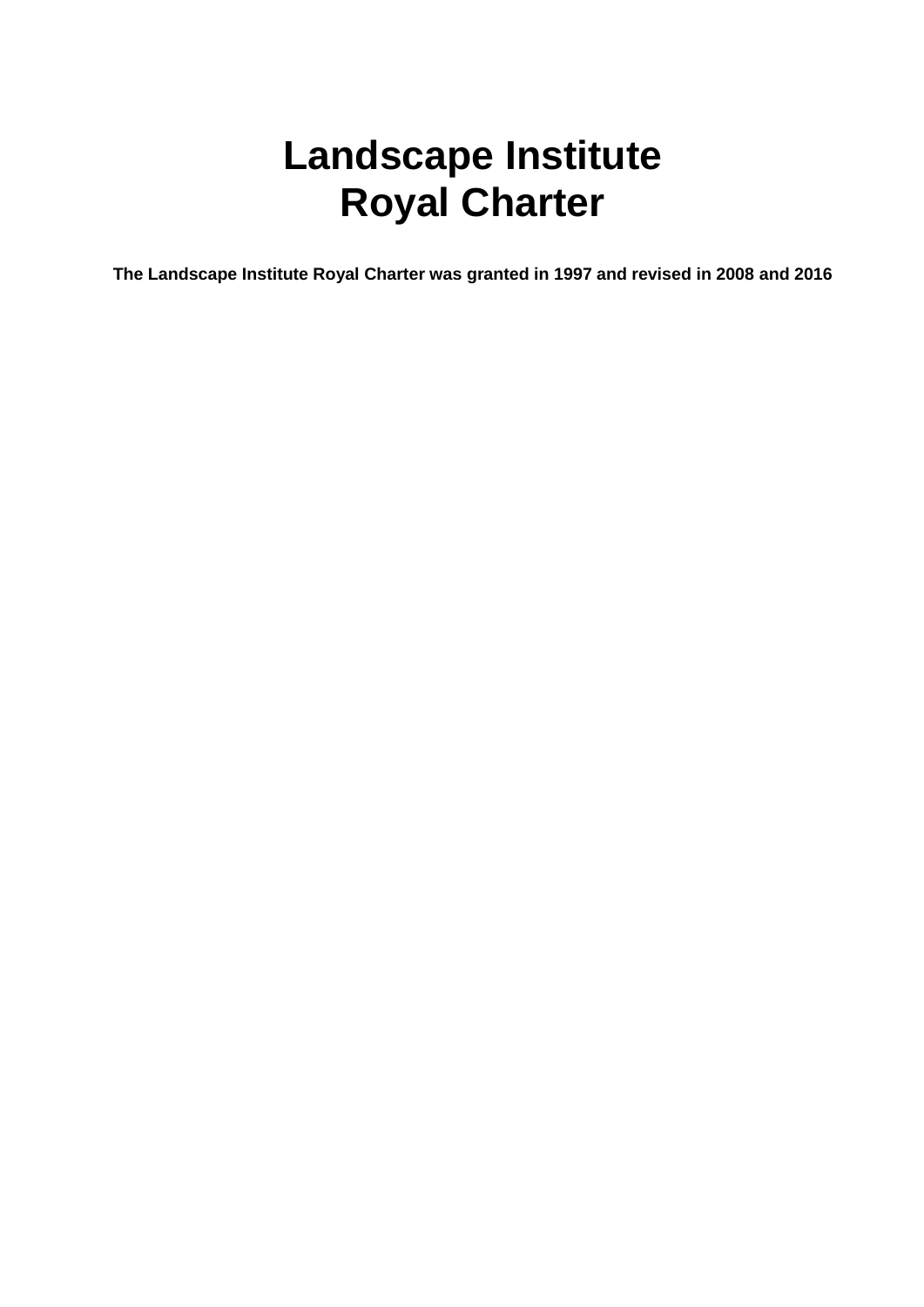## At the Court of Saint James's

#### THE 26th DAY OF JUNE 1997

## PRESENT

### THE COUNSELLORS OF STATE IN COUNCIL

WHEREAS Her Majesty, in pursuance of the Regency Acts 1937 to 1953, was pleased, by Letters Patent dated the 18th day of June 1997, to delegate to the six Counsellors of State therein named or any two or more of them full power and authority during the period of Her Majesty's absence from the United Kingdom to summon and hold on Her Majesty's behalf Her Privy Council and to signify thereat Her Majesty's approval for anything for which Her Majesty's approval in Council is required:

AND WHEREAS there was this day read at the Board a Report of a Committee of the Lords of Her Majesty's Most Honourable Privy Council, dated the 25th day of June 1997, in the words following, viz:-

"YOUR MAJESTY having been pleased, by Your Order of the 15th days of May 1996, to refer unto this Committee the humble Petition of the Landscape Institute praying for the grant of a Charter of Incorporation:

"THE LORDS OF THE COMMITTEE, in obedience to Your Majesty's said Order of Reference, have taken the said Petition into consideration and do this day agree humbly to report, as their opinion, to your Majesty, that a Charter may be granted by Your Majesty in terms of the Draft hereunto annexed."

NOW, THEREFORE, His Royal Highness The Prince Charles, Prince of Wales and His Royal Highness The Prince Andrew, Duke of York, being authorised thereto by the said Letters Patent, have taken into consideration the said Draft Charter and do hereby, by and with the advice of Her Majesty's Privy Council, on her Majesty's behalf, approve thereof and order, and it is hereby ordered, that the Right Honourable Jack Straw to cause a Warrant to be prepared for Her Majesty's Royal Signature, for passing under the Great Seal a Charter in conformity with the said Draft, which is hereunto annexed.

*N.H. Nicholls*

ELIZABETH THE SECOND by the Grace of God of the United Kingdom of Great Britain and Northern Ireland and of Our other Realms and Territories Queen, Head of the Commonwealth, Defender of the Faith:

### TO ALL WHOM THESE PRESENTS SHALL COME, GREETING!

WHEREAS by an Humble Petition Alan Tate, Richard Burden, Timothy Gale, Sarah Reynolds and Mary O'Connor as the Honorary Officers of and on behalf of the unincorporated body known as The Landscape Institute have petitioned Us for a Charter of Incorporation such as is in and by these Presents granted:

AND WHEREAS We are minded to comply with the prayer of such Petition:

NOW, THEREFORE, KNOW YE that We, having taken the said Petition into Our Royal consideration, of Our especial grace, certain knowledge and mere motion have granted and declared, and by these Presents for Us Our Heirs and Successors, are graciously pleased to grant and declare as follows: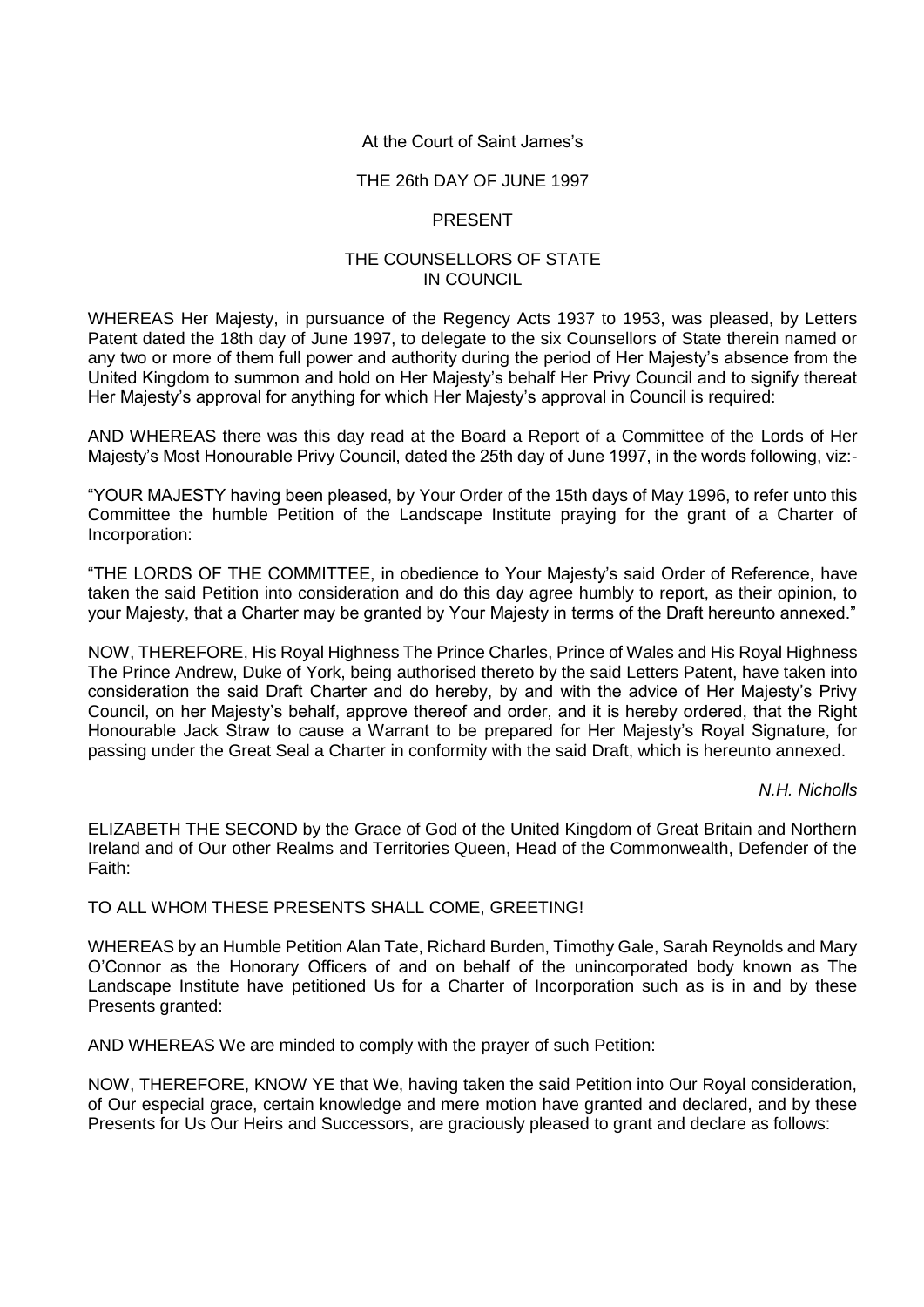- 1. The persons who are now members of the said Institute known as The Landscape Institute (hereinafter called "the Former Institute") and all such persons as may hereafter become members of the Body Corporate hereby constituted pursuant to or by virtue of the powers granted by these Presents, and their successors, shall forever hereafter (so long as they shall continue to be such members) be by virtue of these Presents one Body Corporate and Politic by the name of "The Landscape Institute" (hereinafter called "the Institute") and by the same name shall have perpetual succession and a Common Seal with power to break, alter and make anew the said Seal from time to time at their will and pleasure, and by the same name shall and may sue, and be sued, in all Courts, and in all manner of actions and suits, and shall have power to do all other matters and things incidental or appertaining to a Body Corporate.
- 2. The property and monies of the Former Institute (including any property or monies held by the Former Institute as Trustees or by Trustees on behalf of the Former Institute) shall from the date of these Presents become and be deemed to be the property and monies of the Institute and as soon as may be shall be formally transferred to the Institute.
- 3. The income and property of the Institute shall be applied solely towards the promotion of the objects of the Institute as hereinafter defined. The Institute shall not carry on any trade or business or engage in any transaction with a view to the pecuniary gain or profit of the members thereof.
- 4. The Institute Members shall not have any personal claim on any property of the Institute and no portion of the income or property of the Institute shall be paid or transferred directly or indirectly by way of profit to any person who at any time is or has been an Institute Member, provided that nothing herein contained shall prevent payment of the Allowed Payments specified in clause 9.
- 5. (1) The objects and purposes for which the Institute is hereby constituted are to protect, conserve and enhance the natural and built environment for the benefit of the public by promoting the arts and sciences of Landscape Architecture (as such expression is hereinafter defined) and its several applications and for that purpose to foster and encourage the dissemination of knowledge relating to Landscape Architecture and the promotion of research and education therein, and in particular to establish, uphold and advance the standards of education, qualification, competence and conduct of those who practice Landscape Architecture as a profession, and to determine standards and criteria for education, training and experience.
- (2) In this Our Charter words and expressions shall have the meanings set out in clause 1 of the By-laws save where the context otherwise requires and "Landscape Architecture" shall mean all aspects of the science, planning, design, implementation and management of landscapes and their environment in urban and rural areas and the assessment, conservation, development, creation and sustainability of landscapes with a view to promoting landscapes which are aesthetically pleasing, functional and ecologically and biologically healthy and which when required are able to accommodate the built environment in all its forms, and without prejudice to the generality of the foregoing shall include:
- a. the application of intellectual and analytical skills to the assessment and evaluation of the landscape and its character and the resolution of existing and potential conflicts through the organisation of landscape elements, space and activities based on sound principles of ecology, horticulture, design, planning, construction and management;
- b. The planning and design of all types of outdoor and enclosed spaces;
- c. The determination of policies and planning for existing and future landscapes;
- d. The appraisal and harmonious integration of development and the built environment into landscapes;
- e. The conservation, modification and continuing management of the landscapes of town and countryside and sustaining their characteristic features and habitats;
- f. The promotion of a greater knowledge and understanding of materials and technology to enhance the appreciation of and resolution of practical landscape issues and problems; and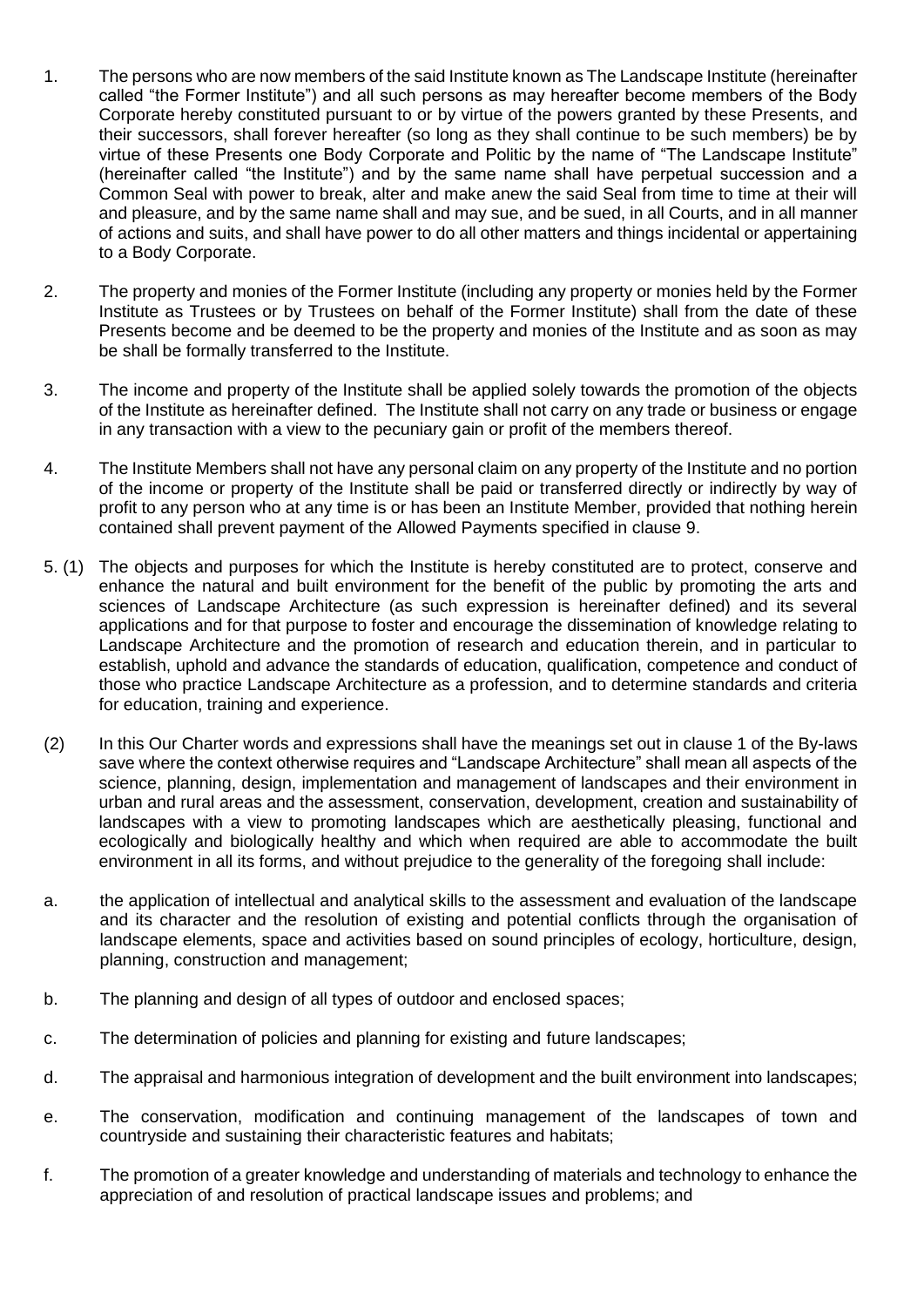- g. The promotion of a better understanding of the principles and purposes of natural, biological and physical systems affecting or relating to the landscape.
- (3) In furtherance of its objects and not otherwise the Institute shall, subject to this Our Charter and the By-Laws, have power to do any act or thing and to administer the affairs and deal with the assets of the Institute in all respects without any restrictions whatsoever, and in particular (but without limitation):
- (a) to buy, take on lease, sell, lease, share or otherwise dispose of, hire, charge or mortgage or acquire property of any sort;
- (b) to construct, alter, provide, manage, maintain, furnish and fit with all the necessary furniture and other equipment any buildings and any other premises or structures or land;
- (c) to employ and pay any employees, officers, servants and professional or other advisers;
- (d) to borrow money, invite and receive contributions or grants, enter into contracts, seek subscriptions or raise money in any way including carrying on trade but not by means of Taxable Trading;
- (e) to give or receive any guarantee or indemnity;
- (f) to promote or undertake study or research and disseminate the results of such research;
- (g) to produce, print and publish anything in any media;
- (h) to provide or procure the provision of services, education, training, consultancy, advice, support, counselling, guidance, grants, scholarships, awards or materials in kind;
- (i) to promote and advertise the Institute's activities;
- (j) to invest any money in any investments, securities or properties; and to accumulate and set aside funds for special purposes or as reserves;
- (k) to undertake any charitable trust;
- (l) to make provision for the payment of pensions and other benefits to or on behalf of employees and their dependants;
- (m) to establish, promote and otherwise assist any limited company or companies or other bodies for the purpose of acquiring any property or of furthering in any way the Objects or to undertake trading and to establish the same either as wholly owned subsidiaries of the Institute or jointly with other persons, companies, government departments or local authorities and to finance such limited company or companies or other body by way of loan or share subscription or other means;
- (n) to establish, support, federate with or join or amalgamate with any charitable companies, institutions, societies or associations;
- (o) to transfer to or to purchase or otherwise acquire from any of the charities, institutions, societies or associations any property, assets or liabilities, and to perform any of their engagements;
- (p) to open and operate banking accounts and other banking facilities;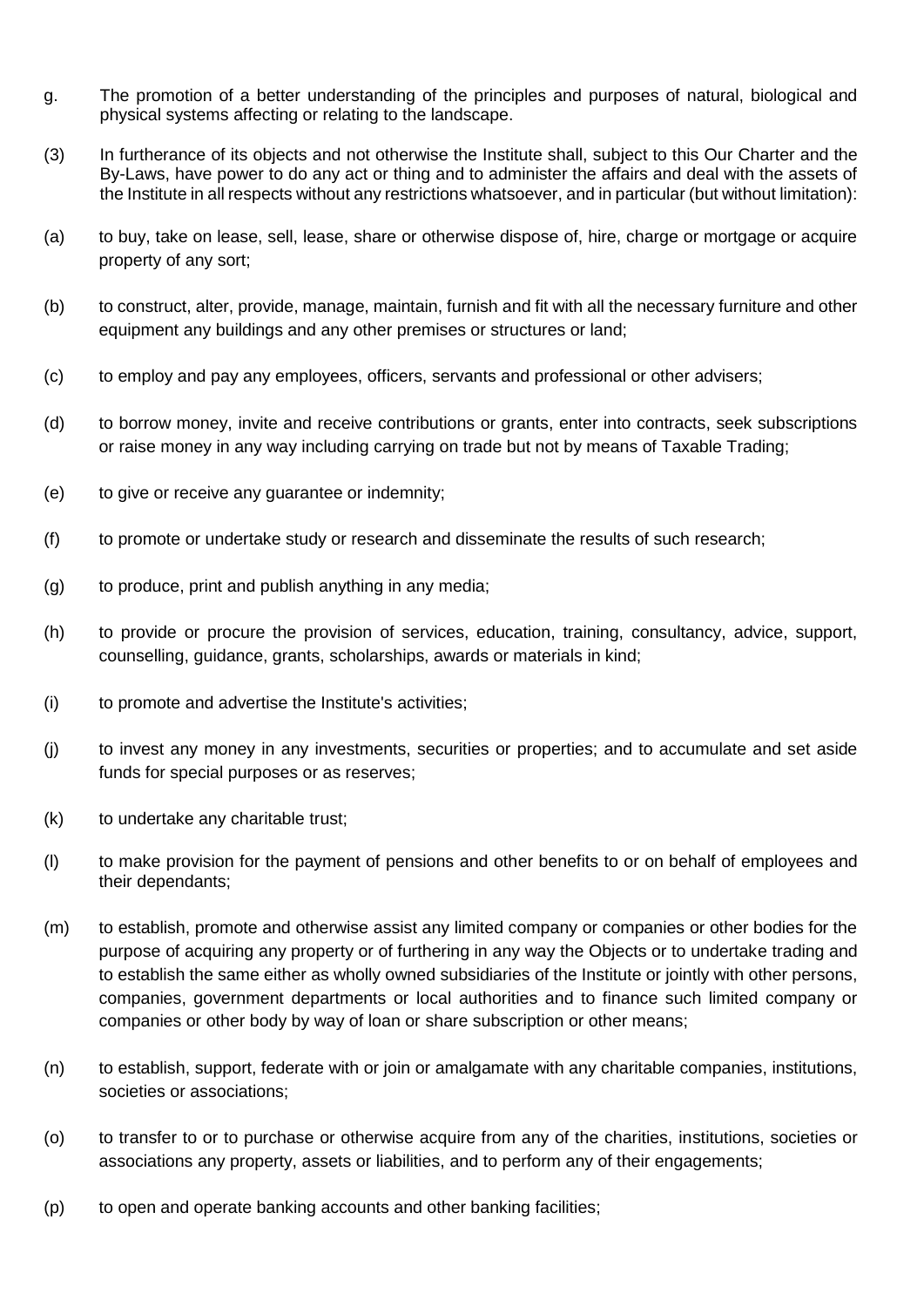- (q) to accept any property upon or on any special trusts, or for any institutions or purposes either specified or to be specified by some person other than the Trustees;
- (r) to co-operate and enter into any arrangements with any governments, authorities or any person, company or association;
- (s) to insure any risks arising from the Institute's activities;
- (t) to provide Indemnity Insurance to cover liability of the Trustees:
	- (i) which by virtue of any rule of law would otherwise attach to them in respect of any negligence, default, breach of trust, or breach of duty of which they may be guilty in relation to the Institute;
	- (ii) to make contributions to the assets of the Institute in accordance with the provisions of section 214 of the Insolvency Act 1986.

Any such insurance in the case of  $(t)(i)$  shall not extend to:

- (i) any liability resulting from conduct which the Trustees knew, or must be assumed to have known was not in the best interests of the Institute, or which the Trustees did not care whether it was in the best interests of the Institute or not;
- (ii) any liability to pay the costs of unsuccessfully defending criminal prosecutions for offences arising out of the fraud or dishonesty or wilful or reckless misconduct of the Trustees;
- (iii) any liability to pay a fine.

Any insurance in the case of  $(t)(ii)$  shall not extend to any liability to make such a contribution where the basis of the Trustee's liability is his knowledge prior to the insolvent liquidation of the Institute (or reckless failure to acquire that knowledge) that there was no reasonable prospect that the Institute would avoid going into insolvent liquidation;

- (u) to make such ex gratia payments as are considered reasonable and fair with the consent of the Charity Commission;
- (v) to pay all the expenses and costs of establishing the Institute;
- (w) to delegate upon such terms and at such reasonable remuneration as the Institute may think fit to professional investment managers ("the Managers") the exercise of all or any of its powers of investment (an "investment" is an asset which is capable of producing income and may also increase in capital value);

Provided always that:-

- (i) the Managers are properly authorised to carry on investment business;
- (ii) the delegated powers shall be exercisable only within clear policy guidelines drawn up in advance by the Institute;
- (iii) the Managers are under a duty to report promptly to the Institute any exercise of the delegated powers and in particular to report every transaction carried out by the Managers and report regularly on the performance of investments managed by them;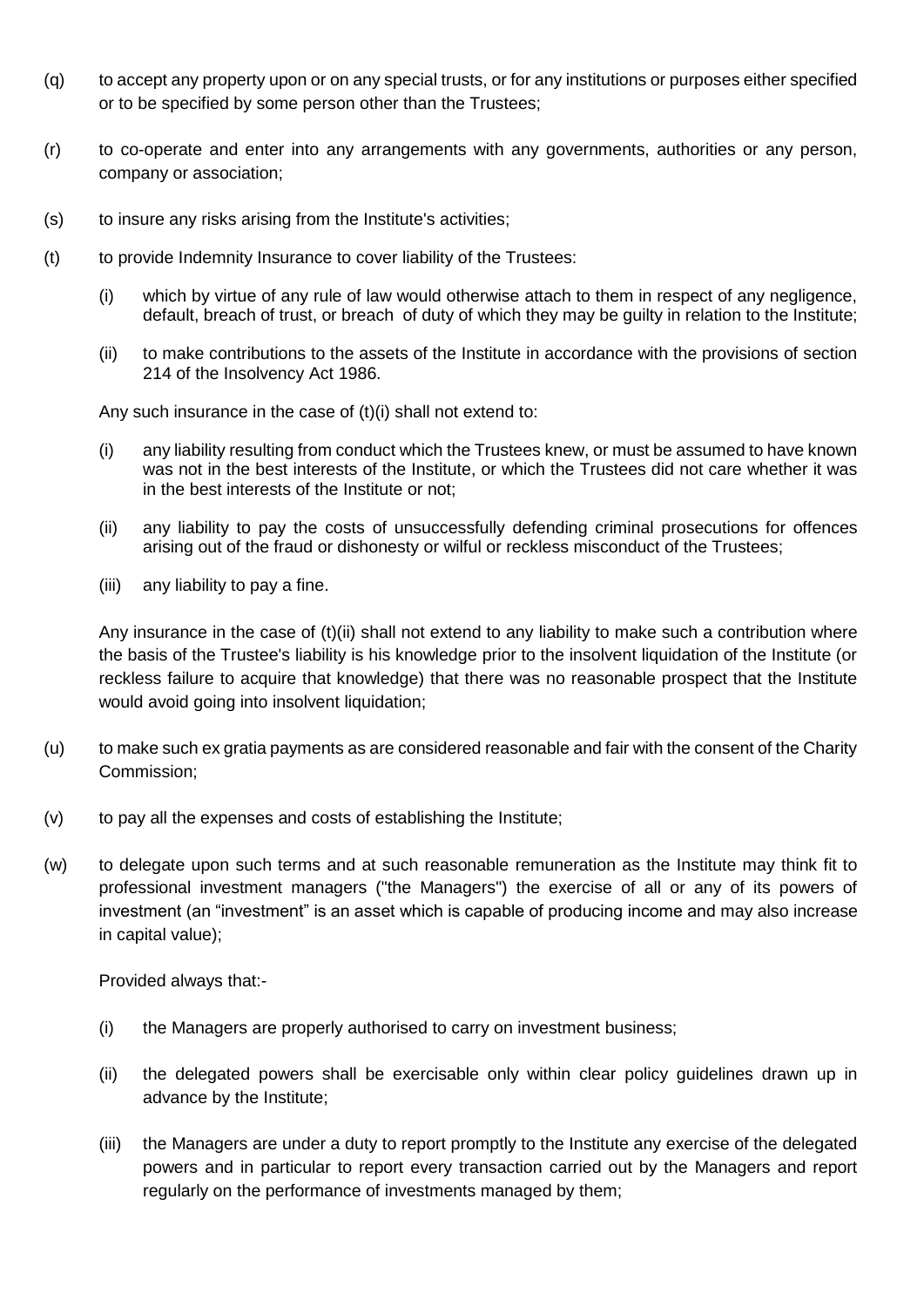- (iv) the Institute is entitled at any time to review, alter or terminate the delegation or the terms thereof;
- (v) the Institute is bound to review the arrangements for delegation at intervals but so that any failure by the Institute to undertake such reviews shall not invalidate the delegation;
- (x) to permit any investments belonging to the Institute to be held in the name of any clearing bank, trust corporation or stockbroking company which is a member of the Stock Exchange (or any subsidiary of any such stockbroking company) as nominee for the Institute and to pay any such nominee reasonable and proper remuneration for acting as such;
- (y) to do anything else within the law which helps promote the Objects.
- 6. There shall be a Council of the Institute (hereinafter called "the Council") consisting of such number of members with such qualifications and to be elected or constituted as such members of Council in such manner and to hold office for such period and on such terms as to re-election and otherwise as the By-Laws or Regulations for the time being of the Institute shall direct. The business of the Council shall be conducted in such manner as the Council may from time to time prescribe.

The Council shall:

- 6.1 advise the Board on any issues on which it is concerned or on which the Board asks it to advise connected with the Institute;
- 6.2 generally meet not less than three times a year; and
- 6.3 form an Appointments and Selection Committee of its members and such other persons as is thinks fit to nominate for the Council's approval those to be appointed as members of the Board.
- 7. The government and control of the Institute, its property and affairs shall be vested in a Board of Trustees (hereinafter called the "Board") subject to the provisions of these Presents and to the By-Laws and Regulations of the Institute. The business of the Board shall be conducted in such manner as the Board may from time to time prescribe. The Board shall consist of such number of persons with such qualifications to be elected or constituted as such members of the Board in such manner and to hold office for such period and on such terms as to re-election or otherwise as the By-Laws and Regulations for the time being of the Institute shall direct.
- 8. No Trustee may be appointed to any office of the Institute paid by salary or fees or receive any remuneration or other benefit in money or money's worth from the Institute except as shown below under "Allowed Payments" Provided this shall not prevent a member of the Institute receiving any benefit as a beneficiary.
- 9. Allowed Payments
- 9.1 The Institute may pay:-
- (a) Reasonable and proper payment to any officer, servant, employee, professional or other adviser of the Institute who is not a Trustee for any services to the Institute.
- (b) Reasonable and proper remuneration to a Trustee for services actually rendered to the Institute including the usual professional charges for services provided or business done by a Trustee engaged in a profession, or by any partner of his or her firm instructed by the Institute to act in a professional capacity on its behalf, PROVIDED THAT:-
	- (i) the number of Trustees so remunerated shall not exceed a minority of the Board of Trustees;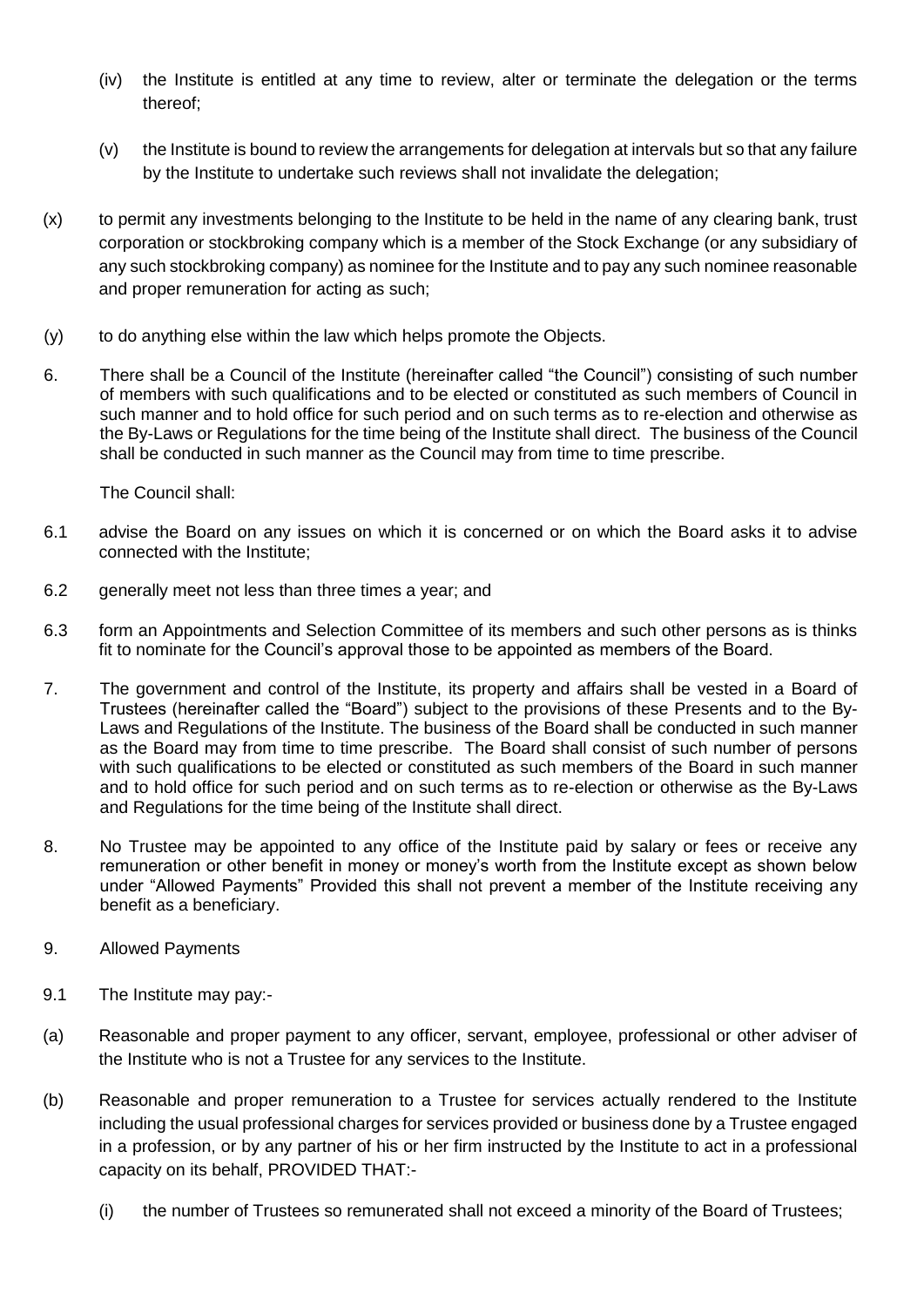- (ii) no resolution to approve such remuneration to a Trustee shall be effective unless it is passed at a meeting of the Board of Trustees where there is present a quorum;
- (iii) the other Trustees are satisfied that his engagement, or that of his or her firm, is both necessary and expedient in the interests of the Institute and, where applicable, is entered into having complied with the Institute's financial standing orders; and
- (iv) such Trustee shall not vote on any resolutions relating to his or her engagement by the Institute.
- (c) Reasonable interest on the money lent by any Institute Member or any Trustee. The annual rate of interest must not be more than two per cent below the base rate of one of the major clearing banks in the United Kingdom.
- (d) Reasonable out-of-pocket expenses to any Trustee or Institute Member.
- (e) Reasonable and proper payment to a company of which a Trustee or Institute Member holds not more than a hundredth of the capital.
- (f) Reasonable and proper rent of premises demised or let by any Institute Member or Trustee.
- (g) To the extent permitted by law, reasonable and proper premiums in respect of any insurance policy taken out pursuant to 5.3(s) and/or 5.3(t) above.
- (h) Any payment to a Trustee under the indemnity provisions in the By-Laws.
- (i) In exceptional cases other payments or benefits but only with the prior written approval of the Charity Commission.

PROVIDED THAT no Institute Member or Trustee shall vote on or be present during the discussion of or voting on any decision to borrow money from or pay rent or make a payment or give any remuneration or a benefit to that Institute Member or Trustee other than the approval of any permitted indemnity insurance or the payment of an indemnity where such payment is to be made to a majority of the Trustees.

PROVIDED further that nothing shall prevent a Trustee receiving benefits as a beneficiary.

- 10. The first members of the Council shall be the persons who at the effective date of this Our Charter are the members of the Council of the Former Institute, who shall hold office until a new Council is elected or constituted in accordance with the By-Laws following the date of this Our Charter.
- 11. The Institute shall have a President and Vice-President and such other Honorary Officers with such functions, tenure and terms of offices as the By-Laws for the time being of the Institute may prescribe.
- 12. The Institute shall consist of (i) Corporate Members, which shall include Fellows, Chartered Members and such other categories of Institute Members as may be specified in the By-Laws and Regulations, and (ii) Non-Corporate Members, who shall be divided into such grades as the By-Laws of the Institute shall from time to time prescribe.
- 13. The qualifications, method and terms of admission, privileges and obligations including liability to expulsion or suspension of Corporate Members and of Non-Corporate Members, and the descriptions and designatory letters they may use, shall be such as the By-Laws for the time being of the Institute shall prescribe.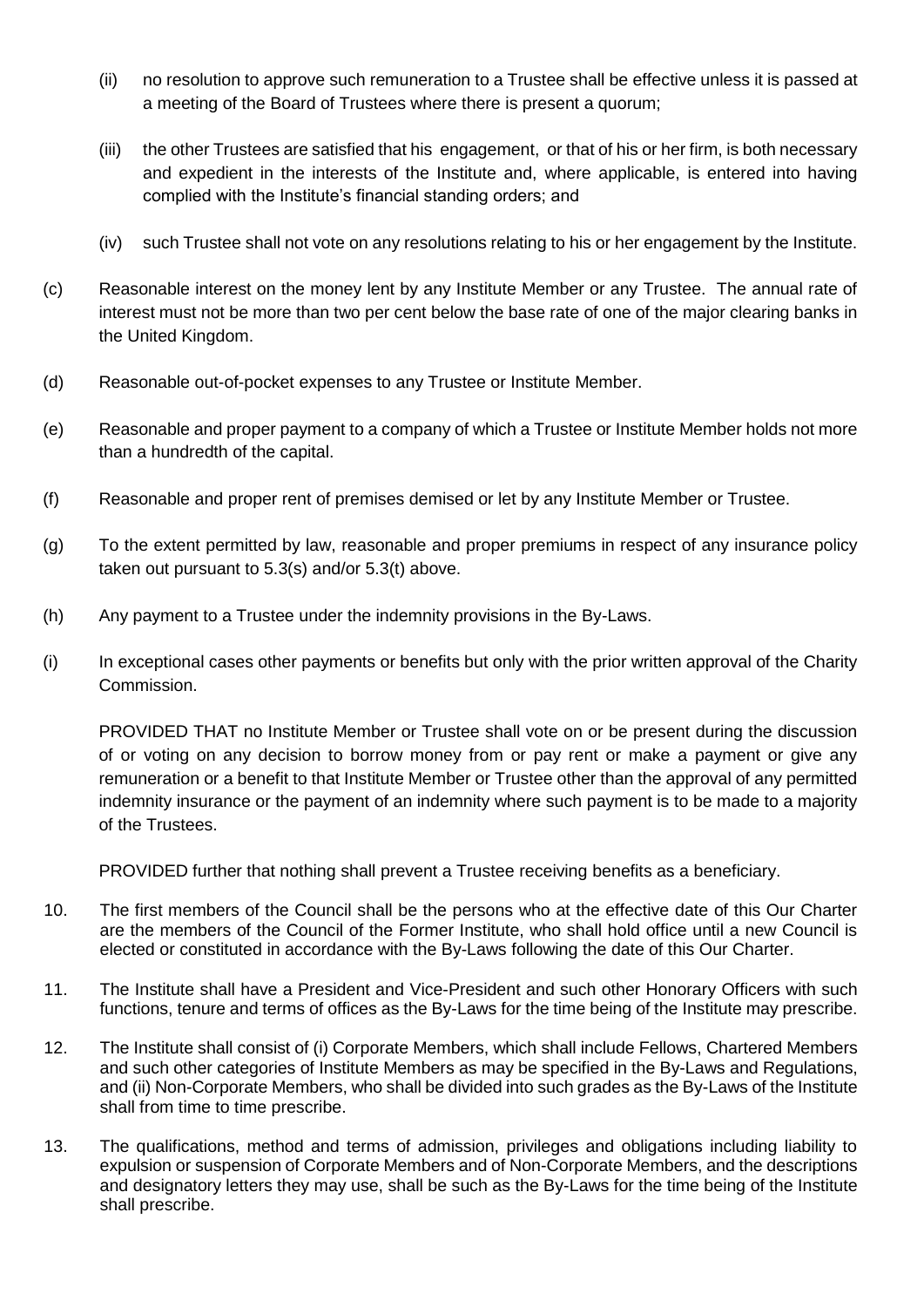- 14. The Board shall alone have power to decide conclusively respecting each person proposed for or seeking admission to any grade of membership or seeking transfer from one grade of membership to another of the Institute whether or not such conditions as are applicable have been fulfilled.
- 15. The Institute may by resolution passed at a general meeting of the Institute by not less than two-thirds of the Corporate Members voting thereon in person or by proxy in accordance with the procedures prescribed by the By-Laws from time to time make such By-Laws as shall seem requisite and convenient for the regulation, government and advantage of the Institute, its members and property and for the furtherance of the objects and purposes of the Institute in like manner revoke, amend or add to any By-Law or By-Laws theretofore made so that the same shall not be repugnant to this Our Charter provided that no such By-Law revocation, amendment or addition shall take effect until the same has been approved by the Lords of Our Most Honourable Privy Council of which approval a certificate under the hand of the Clerk of Our said Privy Council shall be conclusive evidence.
- 16. The By-Laws set forth in the Schedule hereto shall be the By-Laws of the Institute until the same be revoked, amended or added to in manner hereinbefore provided.
- 17. The By-Laws may direct that any matter which pursuant to this Our Charter might be prescribed or regulated in the By-Laws may be further prescribed or regulated by Regulations made, added to, amended or revoked by the Board; provided that any such further prescription or regulation shall not be repugnant to the provisions of this Our Charter or the By-Laws.
- 18. The Institute may by resolution passed at a general meeting of the Institute by not less than two-thirds of the Corporate Members voting thereon in person or by proxy in accordance with the procedures prescribed by the By-Laws revoke, amend or add to any provision of this Our Charter or any Supplemental Charter granted to the Institute and any such revocation, amendment or addition shall when allowed by Us, Our Heirs or Successors in Council become effectual so that this Our Charter and any such Supplemental Charter shall thenceforward continue and operate as though it or they had been originally granted and made accordingly.
- 19. The Institute may enter into agreements for the purpose of amalgamating with any kindred society provided that any such amalgamation is approved by a resolution passed by not less than two-thirds of the Corporate Members voting thereon in person or by proxy in accordance with the procedures prescribed by the By-Laws and thereafter the members of such kindred society shall subject to such conditions as the agreement may prescribe be members of the Institute. No agreement entered into under this Article shall take effect until it shall have been submitted to and allowed by the Lords of Our Most Honourable Privy Council of which allowance a certificate under the hand of the Clerk of Our said Council shall be conclusive evidence.
- 20. The Institute may by resolution passed by not less than two-thirds of the Corporate Members voting thereon in person or by proxy in accordance with the procedures prescribed by the By-Laws surrender this Our Charter and any Supplemental Charter granted to the Institute and wind up the affairs of the Institute provided that no such resolution shall take effect unless and until We Our Heirs or Successors in Council shall think fit to accept such a surrender on such terms or conditions and subject to such modifications (if any) as We or They shall think fit. If upon the winding-up or dissolution of the Institute there shall remain, after the satisfaction of all its debts and liabilities, any property whatsoever the same shall not be paid to or distributed among the members of the Institute or any of them, but shall, subject to any special trusts affecting the same, be given and transferred to some association or associations having objects similar to the objects of the Institute, and which shall prohibit the distribution of its or their income and property amongst its or their members to an extent at least as great as is imposed on the Institute under or by virtue of this Our Charter, such association or associations to be determined by the Council at or before the time of dissolution, and if and in so far as effect cannot be given to such provisions, then to some charitable object.
- 21. Nothing in this Charter shall authorise the application of the property of the Institute for purposes which are not charitable in accordance with section 7 of the Charities and Trustee Investment (Scotland) Act 2005.